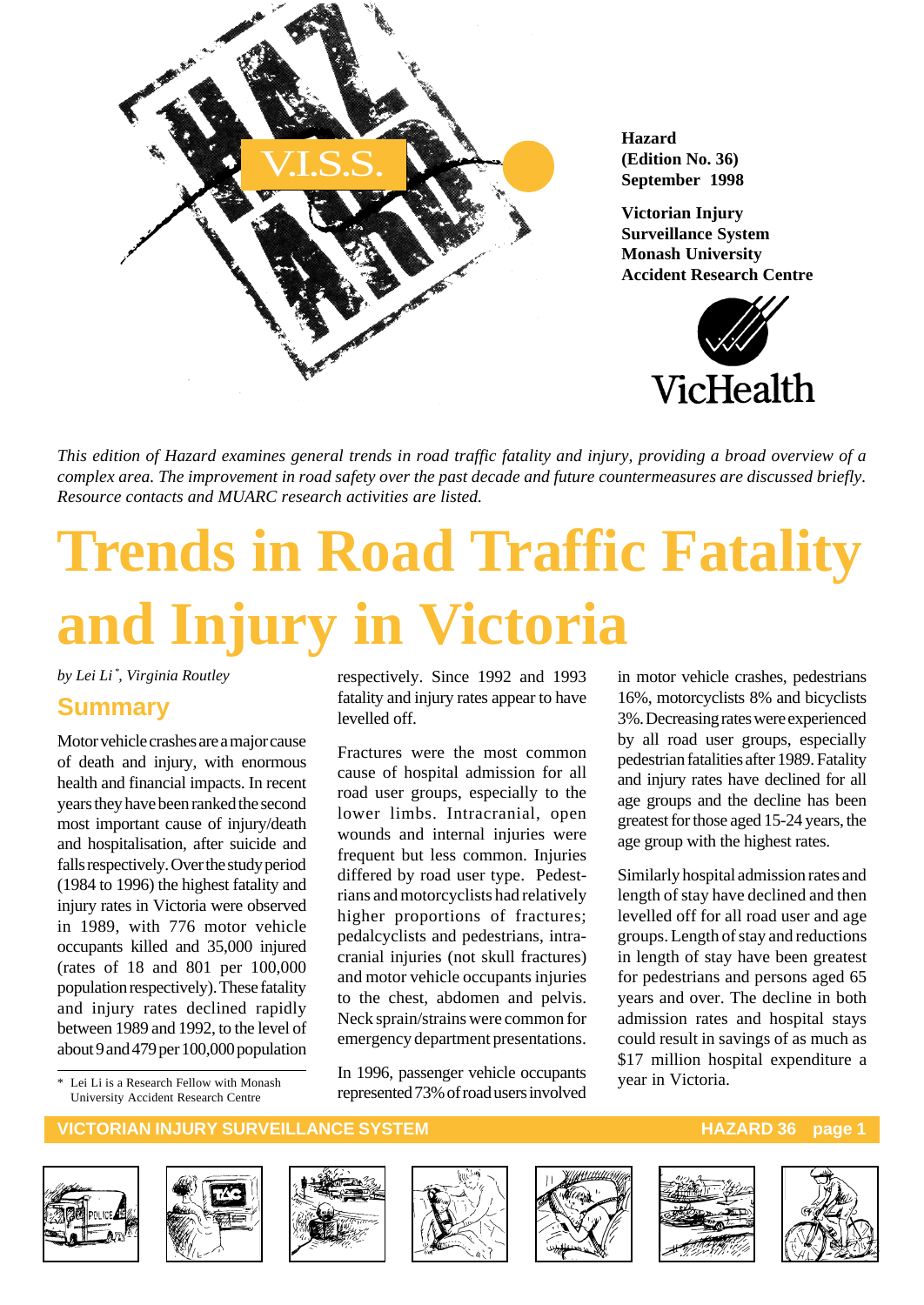## **Introduction**

Motor vehicle crashes are a major cause of death and injury, with enormous health and financial impacts. More than half a million motor vehicle crashes occurred in Australia in 1993, of which over 1,700 resulted in death, 17,000 in hospitalisation and 47,000 in injury requiring medical treatment (Bureau of Transport and Communications, 1993).

Despite much progress through successful road safety programs, motor vehicle crashes still cause about 360 deaths per year in Victoria and are ranked the second most important cause of hospitalisation due to injury, after falls (VicRoads and TAC, 1997; Watt, 1995). The total annual cost of road casualty for Victoria is estimated to be well over \$1 billion (including property damage) and the total lifetime medical and associated costs for motor vehicle traffic related injury, which occurred in 1993/94, totalled \$570 million (VicRoads and TAC, 1997; Watson and Ozanne-Smith; 1997).

This issue of *Hazard* describes the trends in and nature of motor vehicle crash fatality and injury in Victoria using the latest available data. Fatality and injury rates resulting from motor vehicle crashes are calculated for the period 1984 to 1996, and admission rates to Victorian public hospitals are calculated for the period 1987/88 to 1995/96.

The data bases used for this analysis include the State Traffic Accident Record (STAR), ie the VicRoads enhanced database of police reported crashes and the Victorian Inpatient Minimum Dataset (VIMD) for hospital admissions data (see Box 1, page 9). The STAR database contains motor vehicle crashes resulting in personal injuries. The VIMD database includes admissions to public hospitals due to injury in Victoria, and admissions to private hospitals in later years. Only admissions to public hospitals are used in this analysis.

#### **Fatality and Injury Rates**

In the VicRoads STAR database, occupant injury severity is recorded on a four-level scale - *fatal, serious, other* and *non-injury*. In 1995, 1% of cases were fatal, 13% serious, 38% other injury and 48% non-injury. In this analysis fatality and injury rates are calculated using frequencies from VicRoads STAR data as the numerator and mid-year population estimates, by age group where appropriate, as the denominator. *Serious* and *other injury* have been combined.

#### **Motor vehicle crashes**

Trends in fatality and injury rates for all road users involved in motor vehicle crashes and those for passenger vehicle occupants only (car, station wagon, taxi, mini-bus) are shown in Figure 1.

The fatality rate due to motor vehicle crashes was 16.1 per 100,000 population in 1984. The highest fatality rate was observed in 1989, with 776 motor vehicle occupants killed (18 per 100,000 population). The fatality rate declined rapidly between 1989 and 1992 to the level

#### **Motor Vehicle Crash Fatality <b>Figure 1** Figure 1 **and Injury Rates, 1984-96, Victoria**

# All Motor



*Source: State Traffic Accident Record database of police reported crashes.*













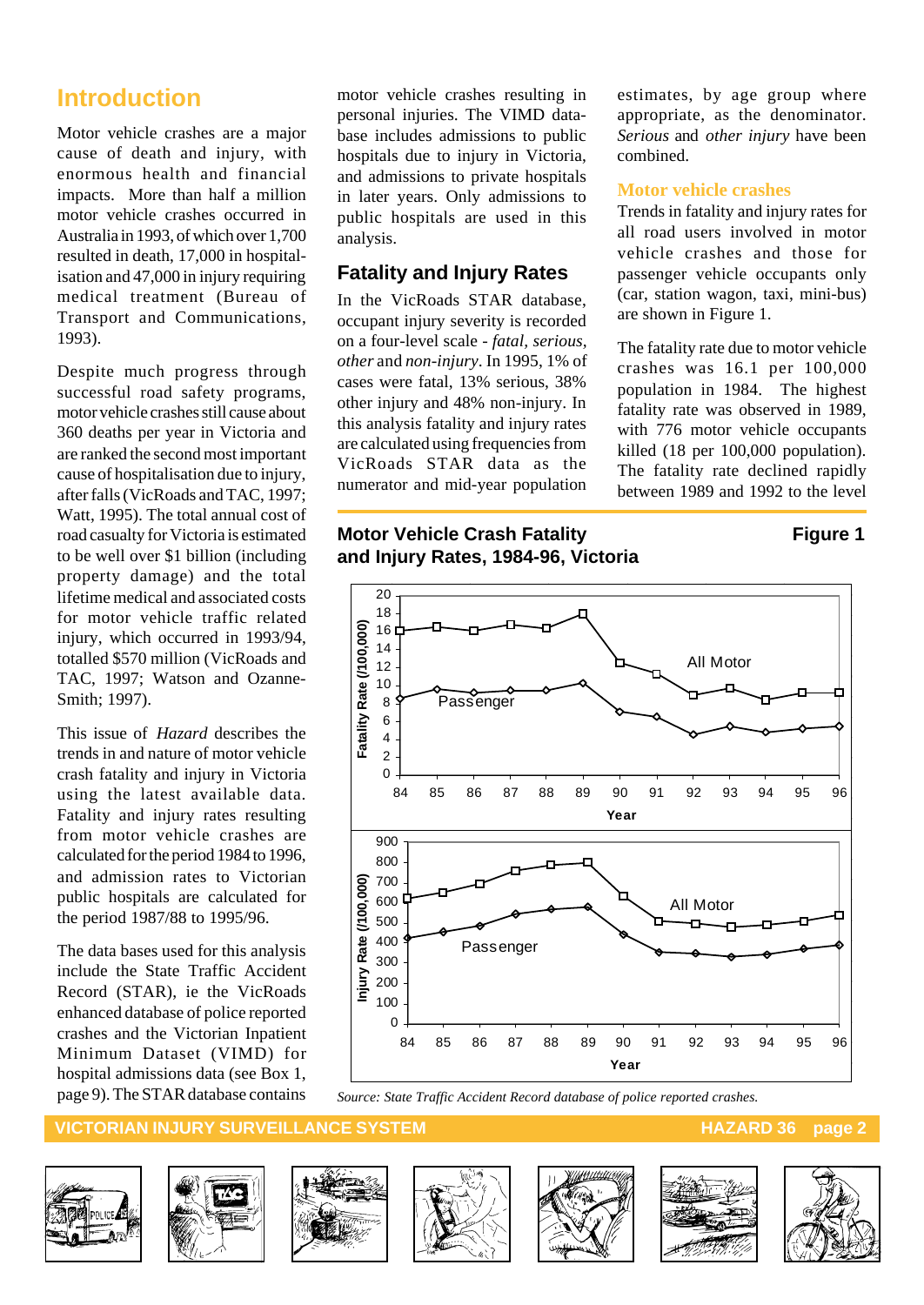of about 9 per 100,000 population, and appears to have levelled off since then. This recent level corresponds to about 400 motor vehicle occupants killed each year in Victoria.

More than 50% of all road users involved in motor vehicle crashes notified to Victorian police sustain an injury (22,000 to 35,000 per year). The injury rate increased annually between 1984 and 1989 from 623 to 801 per 100,000 population, and then declined rapidly to 479 per 100,000 in 1993. The injury rate appears to be increasing slightly from 1993.

Passenger vehicle occupants represent about 75% of road users involved in motor vehicle crashes in Victoria. The trends in their fatality and injury rates show similar patterns to those for all motor vehicle crashes (Figure 1). Upward trends were observed between 1984 and 1989, and the highest fatality and injury rates for passenger vehicle occupants were in 1989 (10.3 and 581 per 100,000 respectively), with 445 occupant deaths and 25,116 occupants injured. After sharp declines between 1989 and 1992, the fatality rate stabilised and the injury rate showed a moderate increase from 1993.

#### **Fatality and Injury Rates during High Figure 2 and Low Alcohol Hours, 1984-96, Victoria**



#### **VICTORIAN INJURY SURVEILLANCE SYSTEM HAZARD 36 page 3**















#### **Motor Vehicle Crashes during High Alcohol Hours**

Figure 2 shows the fatality and injury rates in motor vehicle crashes during high and low alcohol hours, as previously defined (Harrison, 1990)<sup>1</sup>. High alcohol hours were defined by Harrison as those two hour blocks during which more than 15% of all drivers who were killed or seriously injured had a Blood Alcohol Concentration (BAC) over 0.05%. It can be seen that the fatality rates during the high alcohol hours were higher than those during the low alcohol hours between 1984 and 1989. After decreasing considerably between 1989 and 1992, the fatality rate during the high alcohol hours converged with that of the low alcohol hours. The decrease may be in part related to a decrease in alcohol related crashes.

The injury rate during the high alcohol hours was significantly lower than the injury rate during low alcohol hours but showed a similar trend to fatalities. Unlike fatalities however there was no convergence of the injury rates between high and low alcohol hours. The injury rates increased annually between 1984 and 1989 and then turned downward between 1989 and 1993.

#### **Young and Older Persons**

Figure 3 shows the trends in fatality and injury rates by age group. Young persons of years 15-24 had the highest fatality and injury rates. They also showed the greatest decrease in the fatality rate during the period from 1984 to 1996 (33.8 to 18.3 per 100,000). Although they demonstrated a pattern of injury rates similar to that of the 25-64 age group, their

Low alcohol hours:  $Mon - Thus 6.00-17.59$ , Friday 6.00 - 15.59, Saturday 8.00 – 13.59, Sunday 10.00 – 15.59. High alcohol hours are those which are not low alcohol.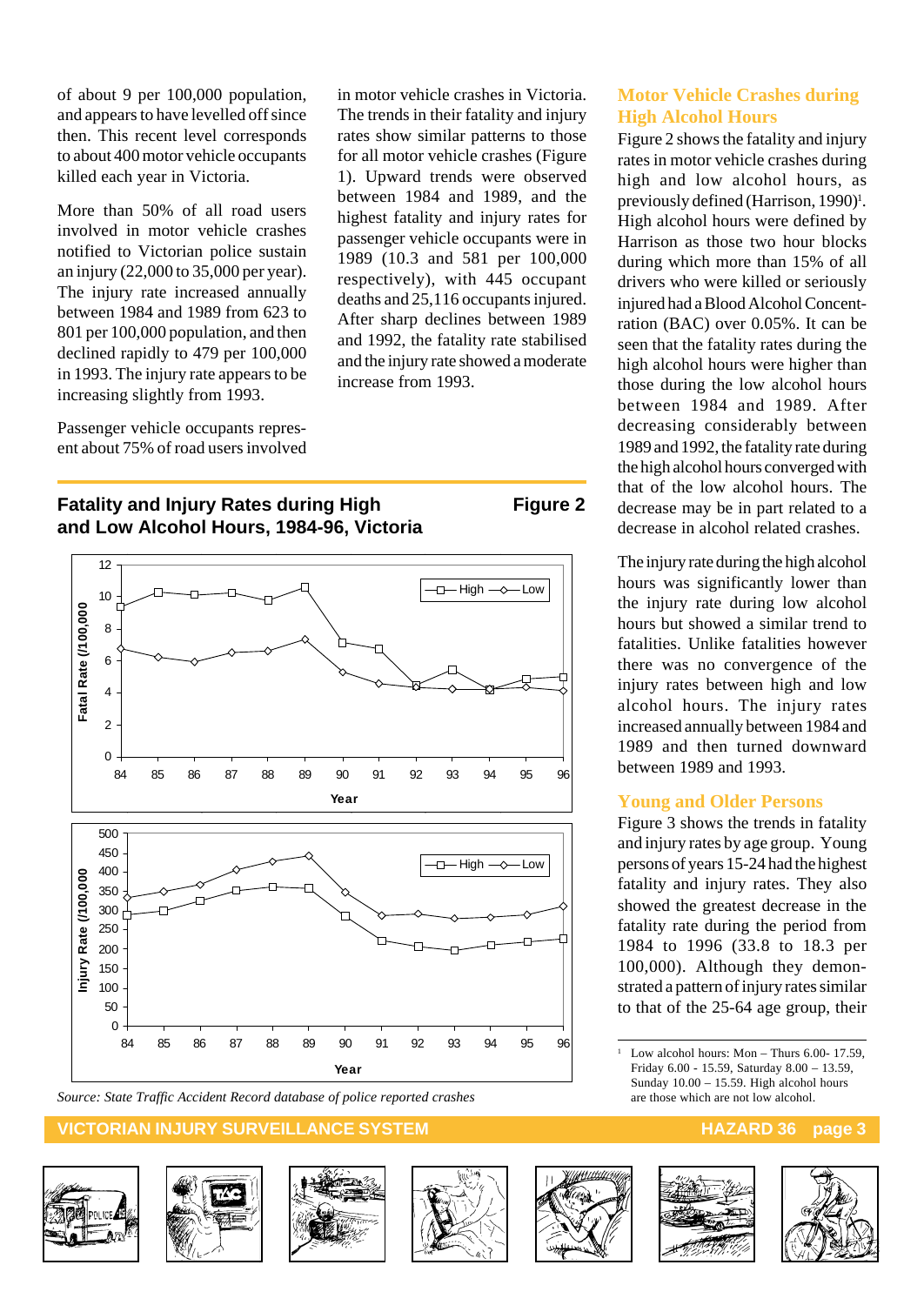injury rate decrease was greater during 1989-1991. Prior to 1989 the injury rate of the 15-24 age group was about 2.5 times as high as that of the 25-64 group, but after 1991, this ratio decreased to about 2. A moderate upward trend of the injury rate can be seen between 1992 and 1996.

Older persons (65 years and over) also had a higher fatality rate than that of the 25 - 64 age group. After experiencing a large increase in the fatality rate up to 1988 they had shown a decreasing fatality rate, with the most rapid decrease occurring between 1988 and 1992. As a result, the ratio of their fatality rate to that of the 25 to 64 age group decreased from 1.7 in 1984 to 1.4 in 1996. However, their injury rate was much lower than that of the 25-64 age group. The injury rate of the 25-64 group was nearly twice as high as that of older population.

Although children aged 5-14 years had slightly higher injury rates before 1987 than older persons, their injury rate was lower after 1988.

#### **Pedestrians, Bicyclists and Motorcyclists**

Similar to motor vehicle occupants, other major road users in Victoria, including pedestrians, bicyclists and motorcyclists (motorcycle/moped/ motor scooter) experienced decreasing fatality and injury rates during

**Motor Vehicle Crash Fatality Figure 3 and Injury Rates by Age Groups, 1984-96, Victoria**



*Source: State Traffic Accident Record database of police reported crashes.*

#### **VICTORIAN INJURY SURVEILLANCE SYSTEM AND RESERVE THE RESERVE HAZARD 36 page 4**















the period from 1984 to 1996, to varying degrees. Figure 4 summarises the trends of their fatality and injury rates.

A sudden decline in the fatality rate of pedestrians was observed between 1989 and 1990. The fatality rate for pedestrians had been well above 3 per 100,000 population with about 150 pedestrian fatalities per year before 1990, but after 1990 the fatality rate fell to below 2 per 100,000 population, which represents about 80 pedestrian fatalities per year in Victoria. The injury rate of pedestrians also showed a substantial decrease between 1988 and 1993. The injury rate of pedestrians was above 50 per 100,000 population before 1990 and remained at the level of 40 per 100,000 population after 1990. This decrease translates into about 500 pedestrian injuries being avoided, i.e. a decline from about 2,300 to about 1,800 pedestrian injuries per year.

The fatality rates of bicyclists and motorcyclists fell more than 50% between 1984 and 1996, from 2 per 100,000 population and 0.7 per 100,000 population in 1984 to 0.9 per 100,000 population and 0.3 per 100,000 in 1996 respectively. There were 28 bicyclists and 80 motorcyclists killed in 1984, but only 13 bicyclists and 39 motorcyclists were killed in 1996. There were 1,429 bicyclists injured in 1988 and 1,318 in 1996. The injury rate of motorcyclists had been decreasing continuously since 1987. It was 56 per 100,000 population in 1987 and 36 per 100,000 population in 1996.

#### **Admissions to Public Hospitals**

Public hospital admissions appear to have been strongly influenced by the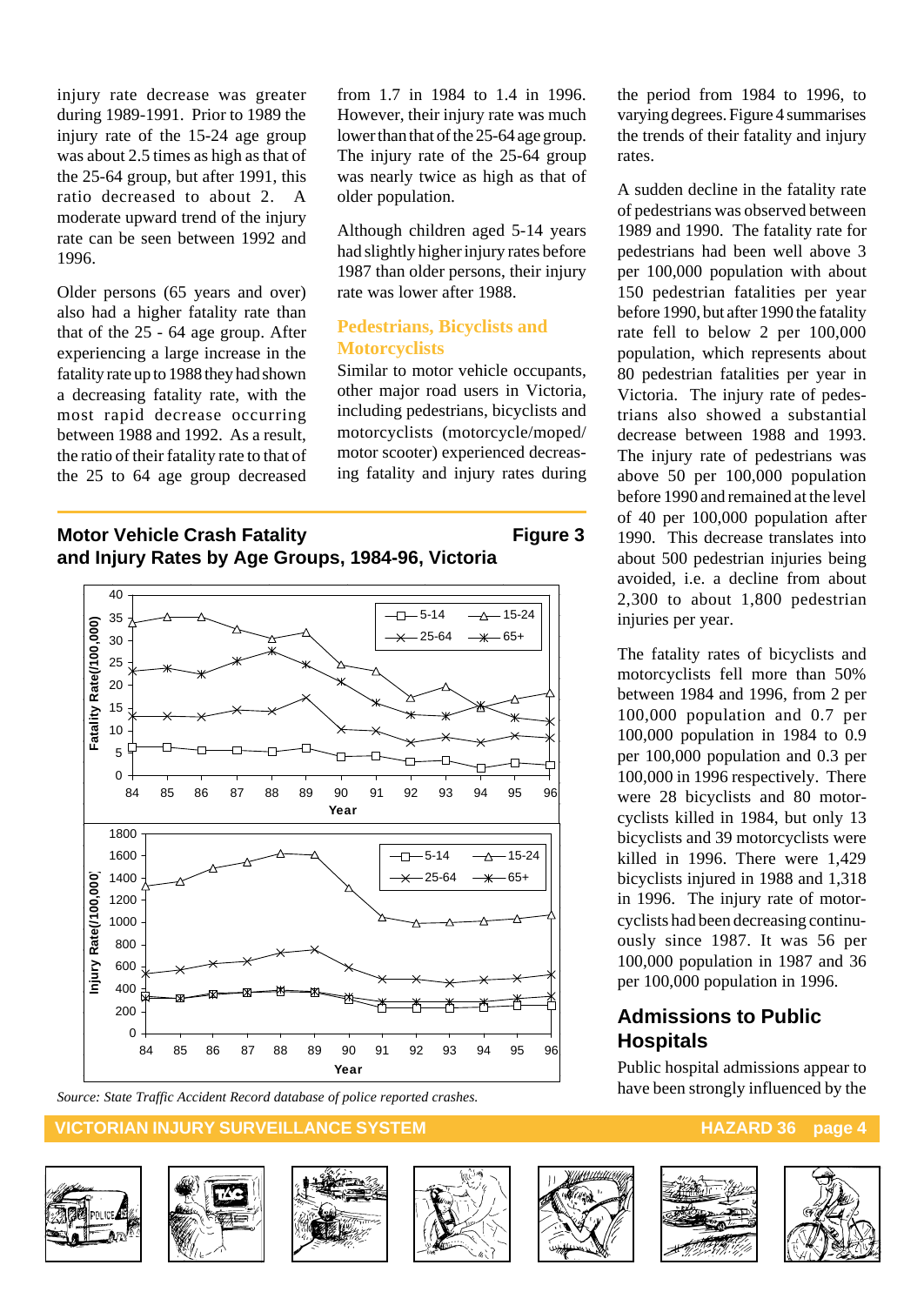#### **Pedestrian, Motorcyclist and Bicyclist Figure 4 Fatality and Injury Rates, 1984-96, Victoria**





*Source: State Traffic Accident Record database of police reported crashes.*

casemix funding policy that took effect on 1st July, 1993 (Watt, 1996; Carr, 1995). Since the admission of cases whose length of stay in public hospitals was one day or less might be influenced by casemix funding policy, these cases were excluded from the analysis. There were 60,261 motor vehicle crash injury cases in the VIMD who were admitted into public hospitals during the nine year period from 1987/88 to 1995/96. Of these 38,546, ie 64%, stayed more than one day.

#### **Hospitalisation Rate**

0.5 1 1.5 2 2.5 3 3.5 4

**Fatality Rate(/1,000,000)**

**Fatality Rate (/100,000)**

Fatality Rate (/100,000)

Figure 5 shows the rates of admissions (more than one day) to public

## passenger vehicle occupants.

hospitals of all road users and of

It can be seen that the admission rates continued to decrease until the 1991/ 92 financial year and then stabilised. The hospitalisation rate of all road users was 131 per 100,000 population in 1987/1988 and 41 per 100,000 population in 1991/1992. In terms of the number of admissions, this decline (in the hospitalisation rate) corresponds to a reduction of 2,183 admissions (from 5,528 to 3,345) whose length of stay was more than one day. The hospitalisation rate for passenger vehicle occupants had a similar trend. However, the decrease in the early period seems less steep.

Figure 6 presents the trend in the hospitalisation rate by age group and road user type other than passenger vehicle occupants.

Similar to the differences in overall fatality and injury rates, the 15 to 24 age group had the highest hospitalisation rate, ie about twice that of those 25-64 years. The hospitalisation rate of 15-24 age group decreased nearly

Admissions of Motor Vehicle Crash Injuries Figure 5 **to Public Hospitals, July 1, 1987-June 30, 1996, Victoria**



*Source: Victorian Inpatient Minimum Dataset*

#### **VICTORIAN INJURY SURVEILLANCE SYSTEM AND RELATION CONTROLLY AND RELATIONS AND RELATIONS AND RELATIONS AND RELA**













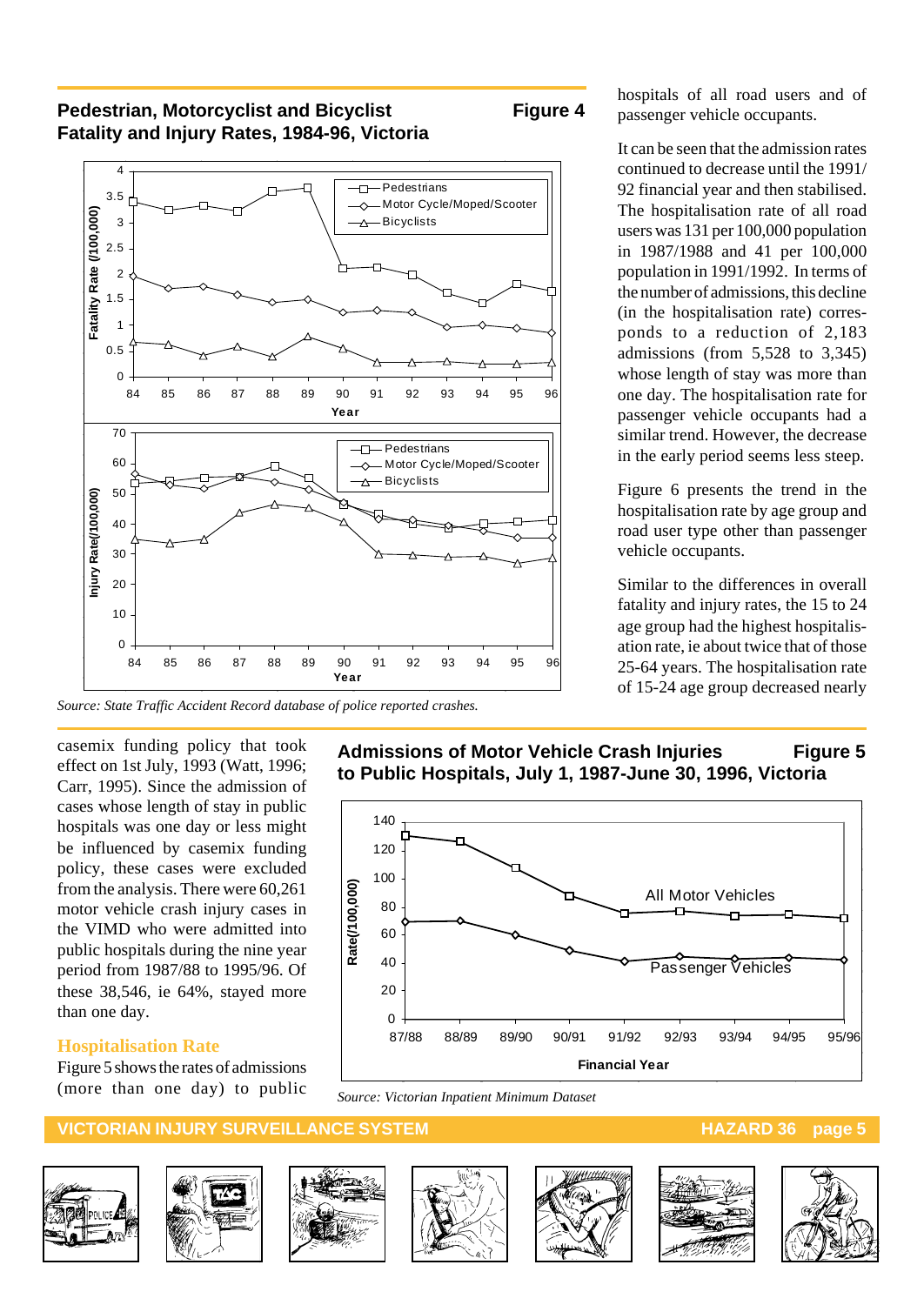#### Admissions to Public Hospitals **Figure 6 by Age Groups and Road User Types, July 1, 1987-June 30, 1996, Victoria**



*Source: Victorian Inpatient Minimum Dataset*

50% during the nine year period. Nonetheless, the gap in the 15-24 and the 25-64 hospitalisation rates reduced only moderately. Older persons and those 25-64 years also had substantial decreases in their hospitalisation rates. Older persons did not have a higher hospitalisation rate than the 25-64 group before 1992 but they appeared to have a slightly higher hospitalisation rate afterwards. Children of 5-14 years had a much lower hospitalisation rate than other age groups. Additionally they also experienced a 50% decrease in the hospitalisation rate during the period 1987/1988 to 1991/1992.

In the VIMD data, bicyclists and other cyclists are coded together as pedal cyclists. In Figure 6, it can be seen that the hospitalisation rates of these road users decreased notably during the study period. The hospitalisation rate of pedal cyclists decreased two thirds from 6.3 to 2.1 per 100,000 population between 1987/88 and 1995/1996. The greatest decrease in the hospitalisation rate of pedestrians occurred between 1988/89 and 1991/ 92, while the hospitalisation rate of motorcyclists decreased more consistently over the time period.

#### **Nature and Body Region of Injury**

Fractures were the most common type of principal injury caused in motor vehicle crashes admitted to hospital over the study period, accounting for 60% of hospitalised cases. Other common injuries included intracranial (not skull fracture) (9%), open wounds (6%) and internal (chest/ abdomen/pelvis) (6%). Injury by body part for hospital admissions is shown in figure 7.



*Source: Victorian Inpatient Minimum Dataset*

Trunk injuries included abdomen/ pelvis (11%), chest (11%) and spine/ back (4%). The head included face and eye (9%) and neck (3%). Among those with fractures, the body region of injury shows a slightly different

#### **VICTORIAN INJURY SURVEILLANCE SYSTEM AND RESOLUTION CONTROLLY AND RESOLUTION CONTROLLY AND RESOLUTION CONTROLLY**













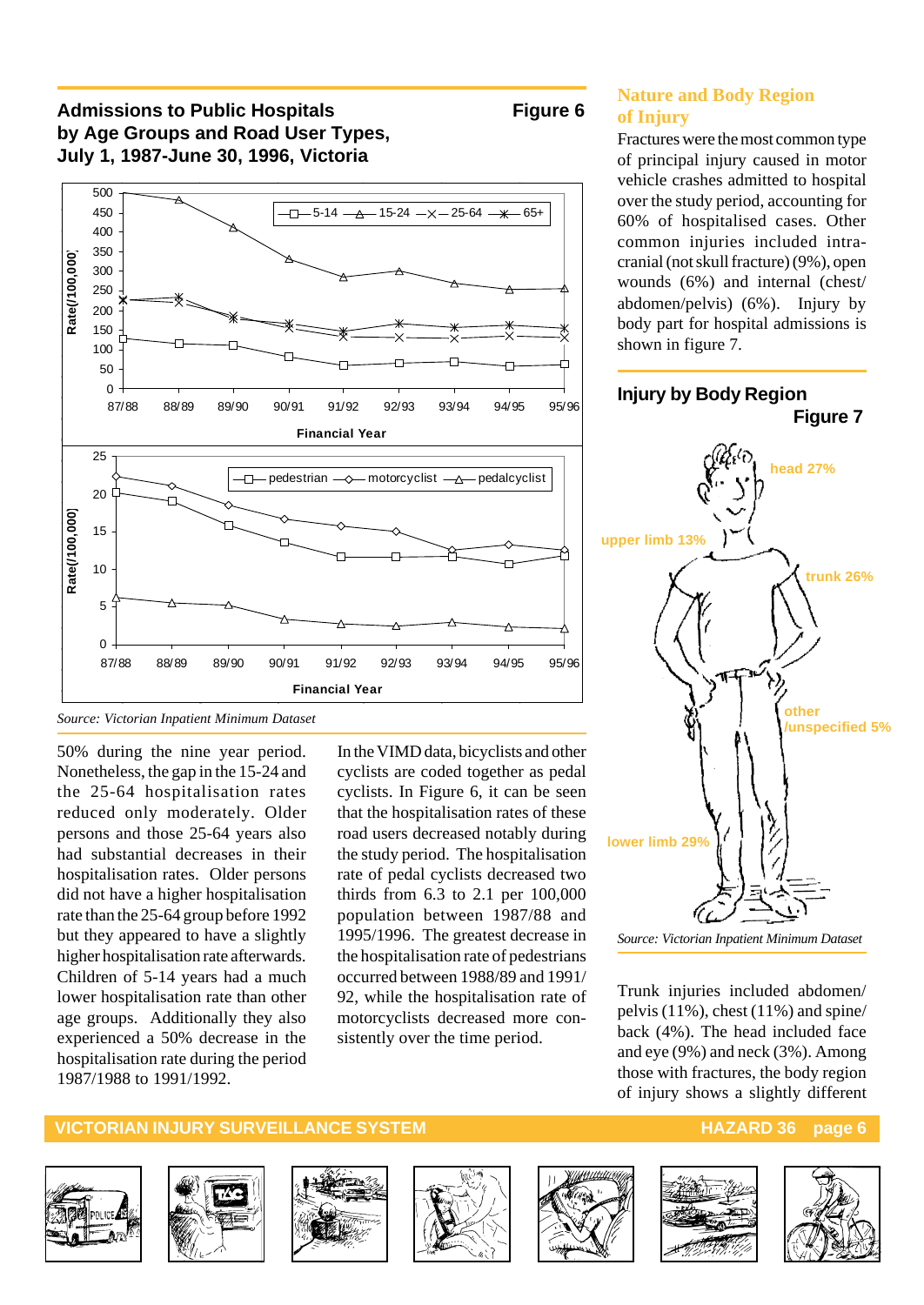pattern to injuries overall. Lower limb injury was most common (40% of fracture cases), followed by upper limb (17%) and chest injury (15%).

Over the study period, pedestrians and motorcyclists incurred more fractures than other road user groups (68% and 67% respectively cf 62% for pedalcyclists, 57% for motor vehicles and 49% others). Pedalcyclists and pedestrians incurred higher proportions of both intracranial (not skull fractures) and head injury than other road users. Lower limb injuries were most common to motor cyclists (49% of injuries by body part), pedestrians (48%) and pedalcyclists (41%). Injuries to the chest, abdomen and pelvis were more common to motor vehicle occupants than other injury groups. Over the study period, apart from a decline in head injuries for pedalcyclists, the proportions of injury by road user group did not indicate any clear trend.

In order to compare emergency department presentations with admitted cases, the Victorian Emergency Minimum Dataset (VEMD) was examined. Over the period 1996 and 1997, approximately 20% of the 28,682 emergency department road traffic presentations to VEMD (VISS) hospitals (page 15) were admitted to hospital (one day admissions cannot be excluded). The most common injuries for presentations only (in order of frequency and excluding admissions of four hours or more) were neck sprains/strains, open wounds to the face (excluding eyes), no injury detected and multiple superficial injuries (excluding eyes). These injuries differed considerably from those of hospital admissions.

#### **Length of Stay in Public Hospitals by Age Group and Road User Types, July 1, 1987-June 30, 1996, Victoria Figure 8**



*Source: Victorian Inpatient Minimum Dataset*

#### **Length of Hospitalisation**

Along with the decrease in the hospitalisation rate, the length of stay in public hospitals also decreased consistent with the general trend towards shorter hospital stays. The mean length of stay in public hospitals was 14 days in 1987/1988 and 8.9 days in 1995/1996 (Table 4). Since the frequency distributions of the length of hospital stay are skewed very much towards short stays, the median length of hospital stay is also presented (7 days in 1987/1988, 6 days in 1995/1996). The median is less sensitive to changes in extremely long or short hospital stays which affect the mean greatly. The lower reduction in median hospital stays may be caused by the decrease in cases with extremely long hospital stays.

As shown in Figure 8, the mean length of hospital stay by age group also decreased. The mean length of hospital stay of older persons and over decreased by nearly 40%, or more than a week. Although young persons had the highest hospitalisation rate, they tended to be hospitalised for shorter periods than older persons. Older persons were hospitalised for the longest period. Length of stay for older persons is influenced by slower healing times, interaction with other conditions,













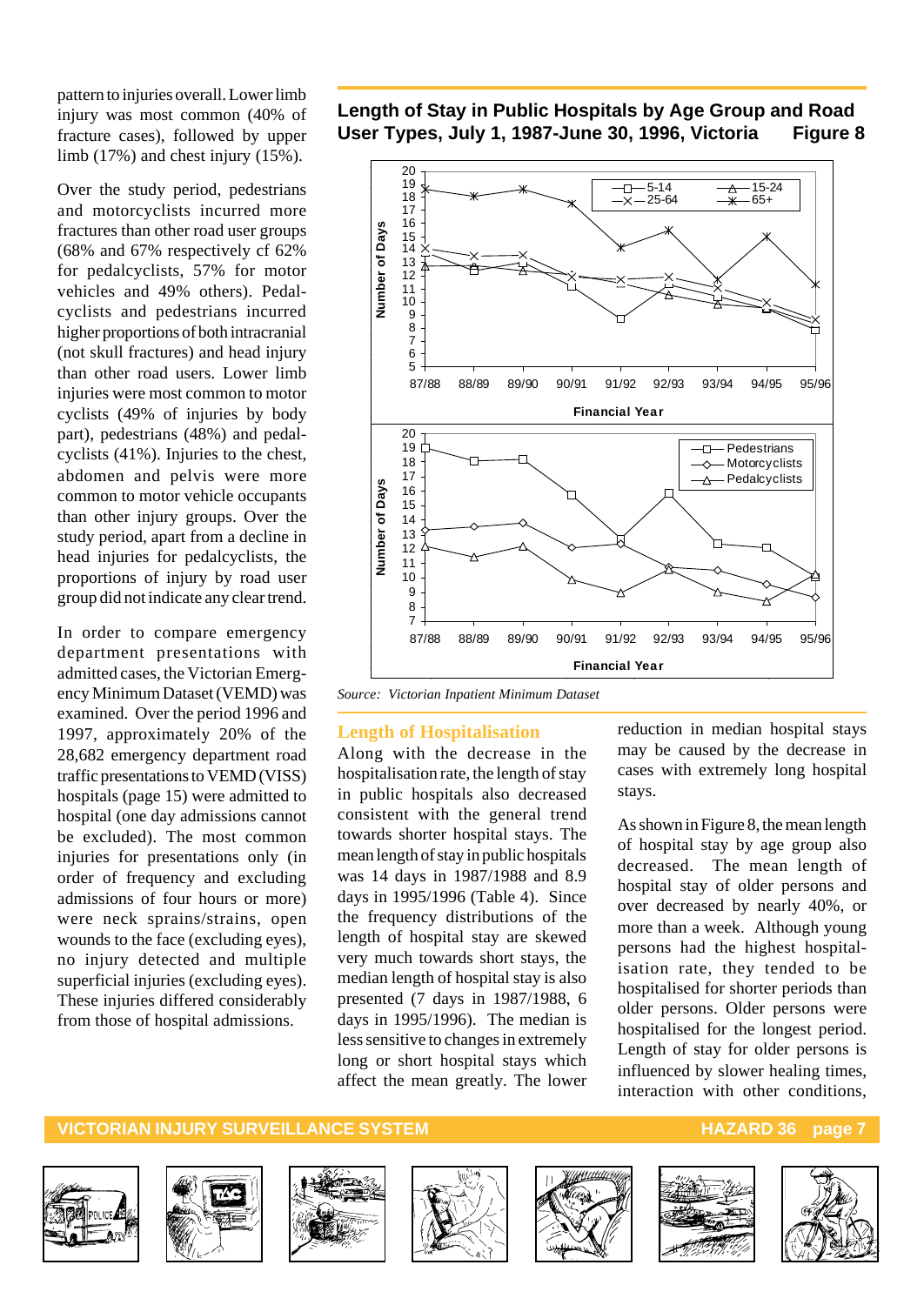increasing frailty, and a higher incidence of complications.

Figure 8 also shows the trend of mean length of stay by road user types. Pedestrians were hospitalised longer than other road users. They sustained more head and lower extremity injuries, and more fractures. They had the greatest reduction in the mean length of hospital stay from 19 days in 1987/1988 to 10 days in 1994/ 1995. Motorcyclists and passenger vehicle occupants had almost the same mean length of hospital stay, and their mean length of hospital stay declined nearly five days over the study period. The mean length of hospital stay of motorcyclists was slightly shorter than those of passenger vehicle occupants and pedal-cyclists.

#### **Discussion**

The improvement in road safety in Victoria has been very impressive over the past decade. One of the successes has been the sharp reverse in the upward trend of fatality and injury rates. The drop in the fatality rate of road users during this period implies that more than 350 lives may have been saved per year. Similarly, hospitalisation rates and length of stay in public hospitals, which can be indicators of injury severity and financial impact, also decreased substantially. Assuming that the average cost of one bed day in a Victorian public hospital was \$450, the reduction in the hospitalisation rate from 131 per 100,000 population in 1987/88 to 41 per 100,000 population in 1991/92 and the reduction in the average length of stay from 13 days to10 days would result in savings of more than \$17 million hospital expenditure a year in Victoria (Australian Institute of Health & Welfare, 1994). Additional

savings generated from road users who had not stayed more than one day in hospital and were not included in this analysis should also be substantial as they made up about one third of hospital admissions.

Factors that may have contributed to these successes are numerous and complex, including behaviour changes of road users e.g. reduction in drink driving; improvements in road conditions eg roundabouts, shoulder sealing; and vehicle crashworthiness. A series of road safety programs including publicity campaigns and enforcement programs against drink driving and speeding initiated by Transport Accident Commission (TAC), Victoria Police and VicRoads, from 1989 to 1992 may have been the most important factors (Vulcan in Ozanne-Smith, Williams, 1995; Cameron and Newstead, 1996; Cameron, Newstead and Vulcan, 1994). It was estimated that nearly one third of the reductions in serious road casualties between 1989 and 1992 in Victoria could be attributed to the intensive publicity campaigns against drink driving and speeding, and to the random breath testing programs.

As revealed in this analysis, however, motor vehicle fatality and injury rates, as well as admission rates to public hospitals, did not continue to decline after 1992, and some of these indicators have actually showed a moderate upward trend since. This feature may be related to increased road traffic induced by the economic recovery early this decade. Nevertheless, it also poses a challenging question: how to sustain further improvement in road safety in Victoria? The answer to this question is demanding increased sophistication in research design and countermeasure implementation. However a number of pertinent issues are outlined below.

Safety belt usage is almost universal, with a wearing rate of 97% (Diamantopoulou, Dyte and Cameron 1996). Involvement of alcohol and excessive speed in motor vehicle crashes has been greatly reduced. The extent of the benefits gained from the publicity campaigns aimed at the change of road user behaviours during 1988-1992 is unlikely to be replicated. In addition, some emerging issues in road safety, such as the rapid increase in the number of very old drivers, associated with an aging Victorian population, will make further improvement in road safety more difficult.

On the other hand, some opportunities exist to facilitate further improvement in road safety. Among them are national and state strategies which serve to focus the commitment of all relevant bodies and organisations. The Victorian government released its road safety strategy "Safety First" in 1995, under which related agencies, research organisations and local community groups have joined forces to promote road safety through research, better co-ordination, education and enforcement. The goal is to continue the long-term downward trend in road trauma in Victoria. Main focuses are drink driving, speeding, fatigue, restraint wearing, road quality, drivers in high risk age groups, motor cycle, bicycle and pedestrian safety, heavy vehicle crashes, drugs and driving and occupant protection. Nationally there is the National Road Safety Strategy (1992-2001) which aims to reduce the road toll to below 10 per 100,000 by 2001 ie a 30% reduction. Key priorities are similar to *Safety First*

#### **VICTORIAN INJURY SURVEILLANCE SYSTEM AND RESERVE THE RESERVED BY A SUBSET OF A SUBSET OF A SUBSET OF A SUBSET OF A SUBSET OF A SUBSET OF A SUBSET OF A SUBSET OF A SUBSET OF A SUBSET OF A SUBSET OF A SUBSET OF A SUBSET OF**













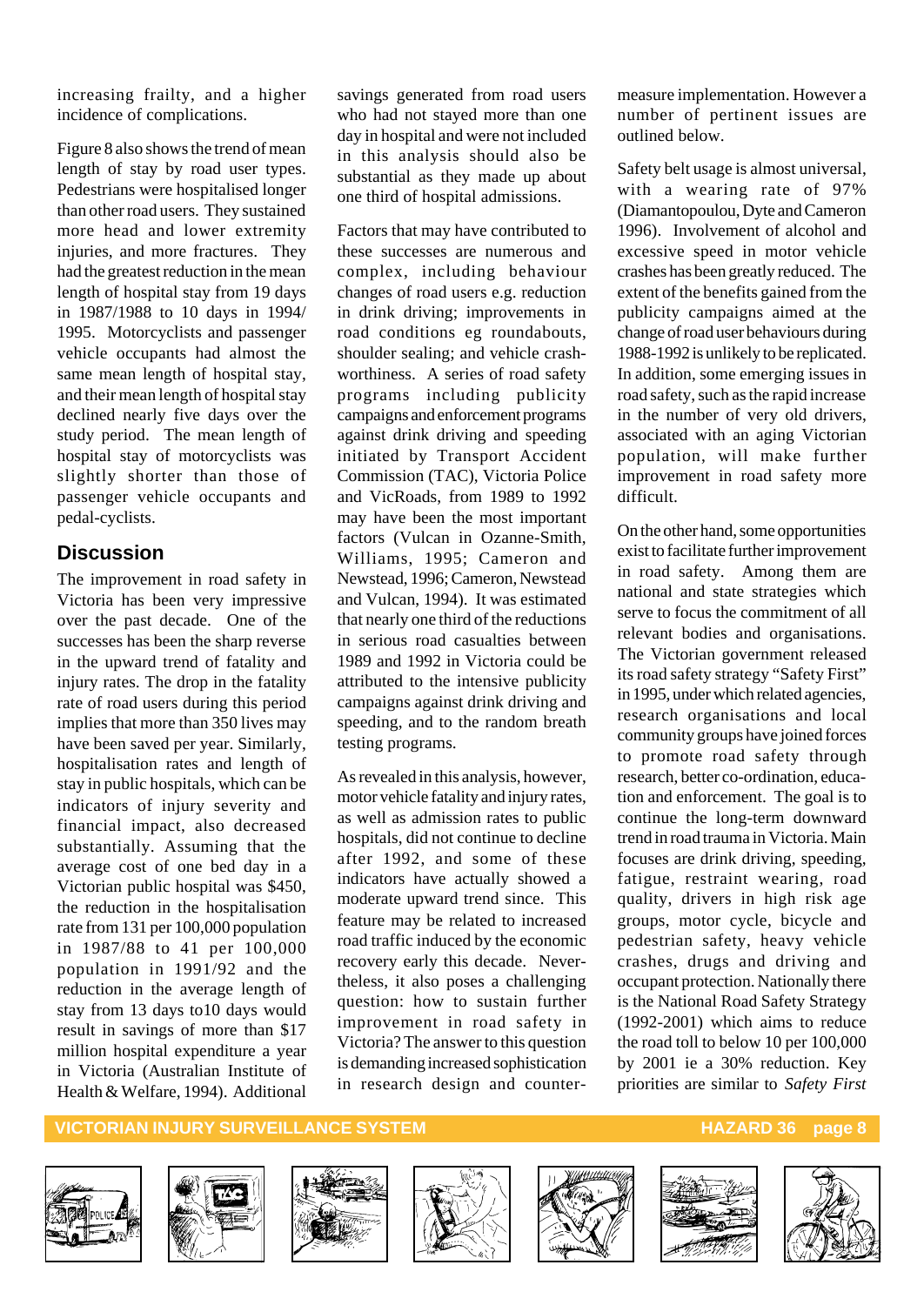i.e. alcohol and drug abuse, speeding, protection of vehicle occupants, driver fatigue, road hazards, heavy vehicles, novice drivers and riders and improved trauma management.

Another is technological advances in intelligent transport system (ITS) and vehicle occupant protection. After decades of conception and research, ITS is finally being realised in Australia and overseas. It holds great promise for smooth and safe transport. ITS has the potential to reduce motor vehicle crashes through the implementation of collision avoidance technology, while research on vehicle occupant protection technology has the potential to further reduce the severity of injury.

Although continued efforts aimed at behaviour change and enforcement will be necessary, these activities may need to be conducted in a more focused manner to be effective. Technological advances have the potential to make an important contribution to road safety. However, the full utilisation of this potential will depend on the accommodation of the new technology to human factors. In the future it will be necessary to conduct fundamental research to better understand behaviour and needs of specific road user groups and the mechanism of motor vehicle crashes. (Fildes, 1997). Since young and older persons had the highest fatality rates, current research focusing on these age groups will provide strategic input into prevention programs. In addition, the needs of bicyclists and pedestrians should continue to be considered.

This *Hazard* analysis has included only hospital admissions of patients who stayed in public hospitals more than one day. Clearly these hospitalised cases, who sustained the more

severe injuries, would represent only a small proportion of motor vehicle crash victims. According to police reports, about 13% of road users involved in motor vehicle crashes were admitted to hospital and more than 99% of them sustained serious injuries. Currently it is very difficult to verify police reports on hospital admissions or to obtain information on length of hospitalisation from police reports.

The hospital admissions data contain reliable and detailed information on the nature of injury and the length of hospitalisation, which are essential outcome indicators used to gauge the impact of injury and to explore prevention methods. However VIMD data do not provide information on the causal process of injury, which is required for injury prevention research and included in the STAR

database. Recent advances in statistical computation have made it possible to link data from different sources without using information on subject identity (NHTSA, 1996). Linkage of the VIMD, STAR and other databases would provide numerous new research opportunities for injury prevention. Furthermore, the benefits of data linkage extend beyond injury prevention research and include efficient data collection and improved data quality.

#### **Acknowledgments**

Stuart Newstead and Kathy Diamantopoulou (MUARC) for assistance with the STAR database and road safety advice respectively, Lesley Day, George Rechnitzer and Warren Harrison (MUARC) for editorial comment.

#### **Data bases** Box 1

#### **• State Traffic Accident Record (STAR)**

STAR is the VicRoads enhanced database of police reported crashes. The data are based on police accident reports at the scene of motor vehicle crashes that resulted in personal injury. Information collected by police includes characteristics of crashes such as time and location, characteristics of vehicles such as type of vehicle, model, year of manufacture, personal details of those involved such as age, gender, licence and injury severity, and event information that depicts the process of crash occurrence. This data has the most complete coverage of motor vehicle crash fatalities and injuries, and would include a proportion of those admitted to hospital and thereby also captured in the VIMD.

#### **• Victorian Inpatient Minimum Dataset (VIMD)**

The VIMD contains information on admissions to Victorian hospitals. For the period covered the data was collected by Health Computing Services Victoria under the direction of Human Services Victoria. Detailed information on hospitalisation from admission to discharge is collected. The information on the nature of injury is based on the diagnosis by physicians. The Monash University Accident Research Centre has access to those records which involve injury. This analysis used only transport transport-related injury cases which were restricted to ICD-9 "external cause" codes ranging from E810.0 to E819.9.

#### **VICTORIAN INJURY SURVEILLANCE SYSTEM AND RESERVE THE RESERVE HAZARD 36 page 9**













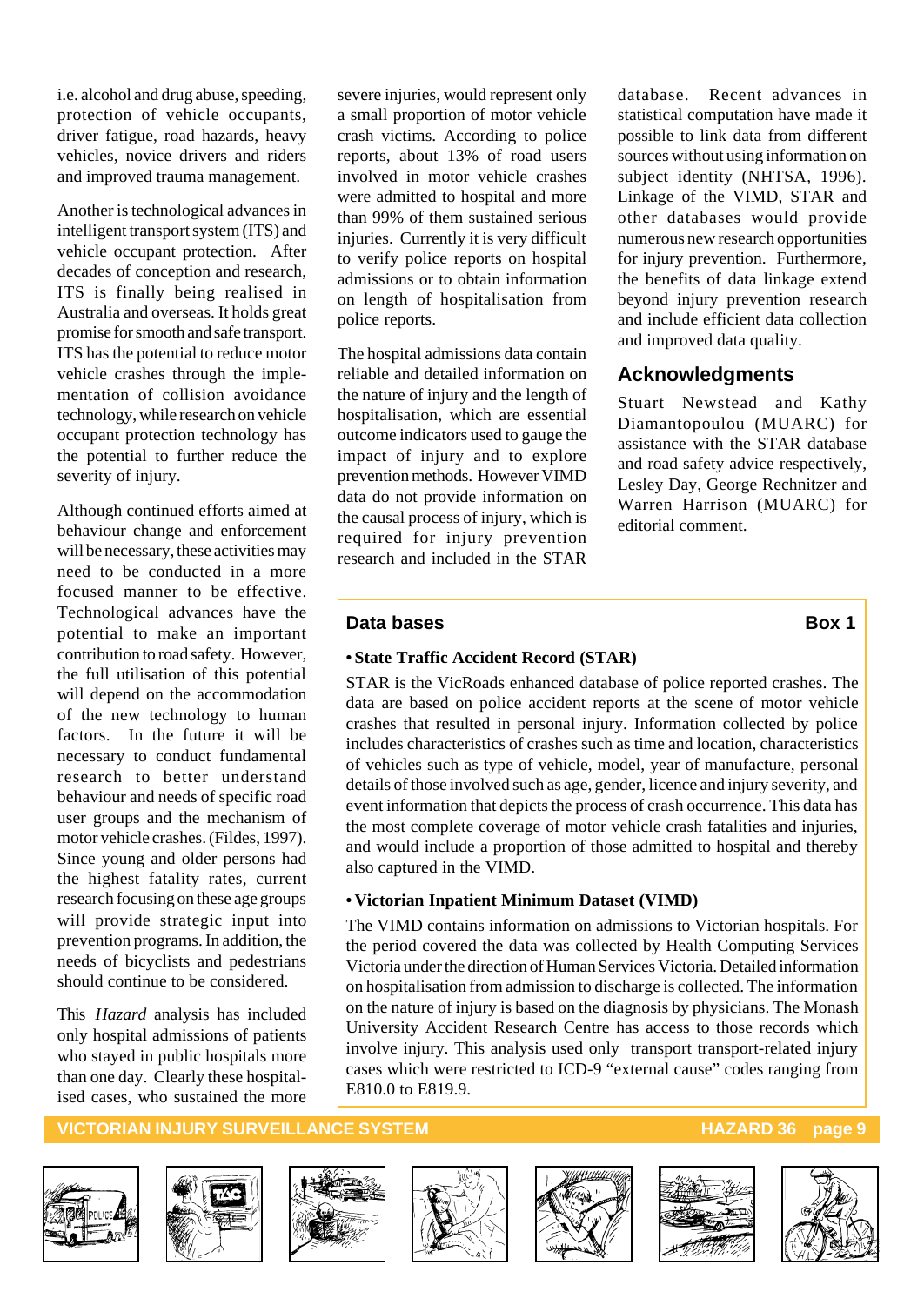## **MUARC road safety research projects**

#### **Evaluations**

- Evaluation of the Country Random Breath Testing and Publicity Program in Victoria, 1993-94
- Evaluation of the Deployment of Laser Speed Detection Devices in Melbourne
- Evaluation of Moving Mode Radar for Speed Enforcement
- Evaluation of the Queensland Random Road Watch Program
- Evaluation of the multi-action pedestrian program

#### **Road User Safety**

- Learner Driver Experience and Safe Driving Skills
- The Driving Experiences of Learner Drivers
- Transport Accident Commission Simulator - Young Driver Research Program
- Young Drivers and Speed Enforcement
- Older Driver Behaviour
- Older Road Users
- Older Pedestrian Road Crossing Behaviour
- Walk-With-Care Update
- Profile of the Speeding Driver
- Research on the Speed Camera Program
- Promotion of Public Breath Testing
- Development of a Road Safety Public Education Plan for Western Australia
- The Relationship Between Demerit Points Accrual and Crash Involvement
- Multi-action Pedestrian Program in the City of Stonnington
- Personality and Drink Driving
- Development of the Theoretical Accounts of Deterrence
- Novice Driver Subtypes

#### **Vehicle Safety**

- Benefits of a Hybrid Side Impact Standard
- Airbag Effectiveness for GMH
- General Airbag Effectiveness Study
- Side Impact Research
- Consumer Advice on Vehicle Crash Performance
- Correlation between NCAP and Real Crashes
- Correlation between U.S. Crash Tests and Real Crash Data
- Development and Testing of Energy Absorbing Rear Underrun Barriers for Heavy Vehicles
- Safe Carriage of Personnel in General Service Vehicles Study (Australian Defence Forces)

#### **Road and Traffic Engineering Safety**

- Perceptual Countermeasures
- Evaluation of 1994/96 TAC Funded Accident Black Spot Program
- Injury Reduction Measures in Areas Hazardous to Pedestrians
- Highway Design for Older Drivers

#### **Road Safety Systems Analysis**

- Case-Control Study of Single Vehicle Crashes
- Serious Injury Single Vehicle Crash Study
- Case-Control Study of Motorcycle Crashes
- Motorcycle Inspections Survey
- Index to Measure Police Traffic Enforcement Effectiveness
- Modelling of Factors Influencing Road Trauma Trends in Victoria
- Review of Reductions in the Victorian Road Toll during late-1996/mid-1997

*(Source: Monash University Accident Research Centre Annual Report, 1997, updated)*

### **References**

- Australian Institute of Health & Welfare. Health Services Series No. 5: Hospital utilisation and costs study 1991-1992, Vol. 1. 1994.
- Bureau of Transport and Communications Economics. Information Sheet 4: Costs of road crashes in Australia - 1993.
- Cameron, M. and Newstead S. (1996). Mass media publicity supporting police enforcement and its economic value. Public health association of Australia, 28<sup>th</sup> annual conference, symposium on mass media campaigns in road safety.
- Cameron M., Newstead S. and Vulcan P. (1994) Analysis of reductions in Victorian road casualties, 1989 to 1992. Proceedings 17<sup>th</sup> ARRB Conference, Part 5, 165-182.
- Carr,D, Skalova,M, Cameron,M.H. (1995). Evaluation of the Bicycle Helmet Wearing Law in Victoria During its First Four Years. Report No. 76. Melbourne: Monash University Accident Research Centre.
- Diamantopoulou K., Dyte D. and Cameron M. (1996). Seat belt wearing rates in Victoria: 1994. Monash University Accident Research Centre, Report No. 89.
- Diamantopoulou K., Skalova,M, Dyte D. and Cameron M. (1996). Crash risks of road user groups in Victoria, Monash University Accident Research Centre, Report No. 88.
- Fildes, B. Speeding: Crashes, Environment and Enforcement, a paper presented to the VicRoads Symposium, Accident Investigation and Prevention, 14-16 May, 1995.
- Fildes B. (1997). Road safety into  $21<sup>st</sup>$ Century, paper presented at Monash University Accident Research Centre Symposium on Future Directions in Road Safety.
- Harrison,WA (1990) "Update of alcohol times as a surrogate measure of alcoholrelated involvement in accidents". Research Note, Monash University Accident Research Centre
- Safety First Victoria's Road Safety Strategy 1995-2000. http://www.vicnet.au/~safeone/
- U.S. Department of Transportation National Highway Traffic Safety Administration (NHTSA). The Crash Outcome Data Evaluation System (CODES). Technical Report DOT HS 808 338. 1996.
- VicRoads and Transport Accident Commission (TAC). Road safety in Victoria: trends and developments during 1997.
- Vulcan P, Road Trauma Prevention in Injury Research and Prevention: a Text, Ozanne-Smith,J, Williams,F (ed), Monash UniversityAccident Research Centre, 1995.
- Watt, G. M. (1995) Hospitalised injuries Victoria, July 1987 - June 1993. Monash University Accident Research Centre, Report No 67.
- Watt,G & Ozanne-Smith,J. (1996).Trends in public hospital injury admission rates, Victoria, July 1987 to June 1993*, Australia and New Zealand Journal of Public Health*, Vol. 20 No. 4.
- Watson, W.L. & Ozanne-Smith, J. (1997). The cost of injury to Victoria. Monash University Accident Research Centre, Report No 124.

#### **VICTORIAN INJURY SURVEILLANCE SYSTEM HAZARD 36 page 10**













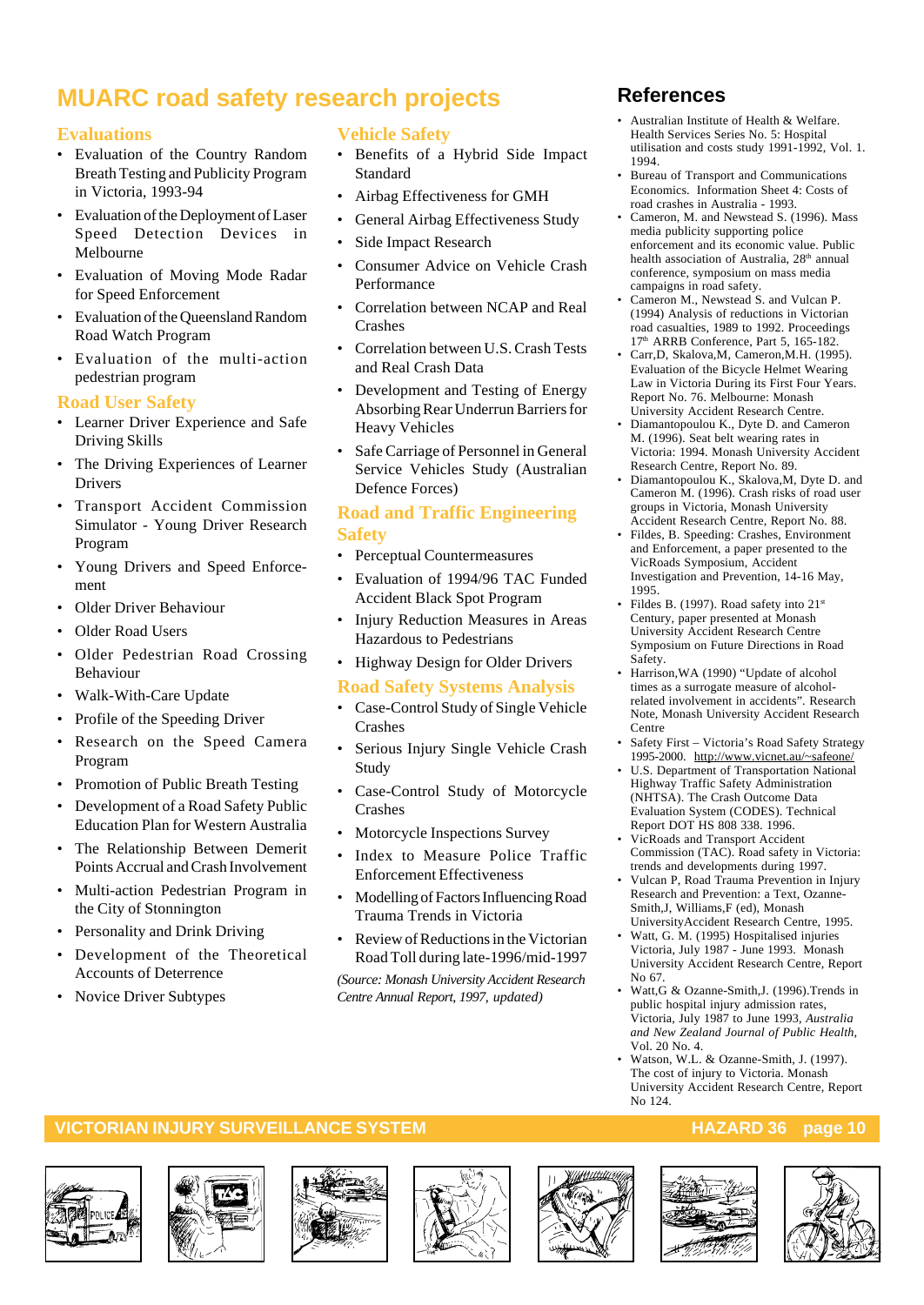## **Road Safety Resource Contacts**

- **Monash University Accident Research Centre** (MUARC) http://www.general.monash.edu.au/muarc or phone 9905 4371 for research report publication list.
- **Royal Automobile Club of Victoria** (RACV) phone: 9790 2190 or 1800 134 126 (rural areas) – numerous road safety programs and services eg Years Ahead – Road Safety for Seniors, Traffic Safety Education delivered to pre-schoolers, primary and secondary schools, engineering investigation of road safety problem areas, restraint fitting stations. http://www.racv.com.au.
- **VicRoads**  Bookshop phone: 9854 2782; video lending library (no charge) ph: 9854 2861. http://www.vicroads.vic.gov.au for Safety First, road accident, teacher and student information, Community Road Safety Councils, Road Rules and Traffic Management.
- **Transport Accident Commission** (TAC) http://www.tac.vic.gov.au. Web site includes resources for secondary school curriculum. To borrow TAC TV advertisements (no charge) ph: 9664 6658
- **NRMA**  http://www.nrma.com.au/community for Victorian and NSW cyclist, driver, passenger and pedestrian road safety information.
- **Federal Office of Road Safety** Ph: 1800 026 349 for pamphlets eg drink driving, child restraints, bicycle safety. http://www.dot.gov.au/programs/fors/forshome.htm
- **Kidsafe** The Kidsafe guide to road safety in cars. Ph: 9836 4070



## **Do-It-Yourself Jobs: preventing injury brochures**

Esso Australia Ltd. has supported MUARC to develop three brochures to raise awareness about the patterns and causes of injury during Do-It-Yourself (DIY) activities and the preventative measures that can be taken to avoid such injuries.

Every year 15 Victorians are killed and at least 2,000 are seriously injured carrying out DIY work at home. The home, yard and garden are the sites of 30% of all emergency department presentations for injury to Victorian adults. Evidence suggests that home injuries result in more lost days from work than workplace injuries.

The most hazardous DIY activities for men are grinding, welding and car maintenance; gardening is the highest risk activity for women. Other high-risk DIY activities are lawn mowing and ladder use.

The three brochures are aimed at providing information to home handypersons, retail and hire outlets, and workplace managers.

Multiple copies of each brochure are available. For further information and to order brochures please contact Karen Ashby on (03) 9905 1805.

#### **VICTORIAN INJURY SURVEILLANCE SYSTEM AND REALLY CONTROLLER THE HAZARD 36 page 11**













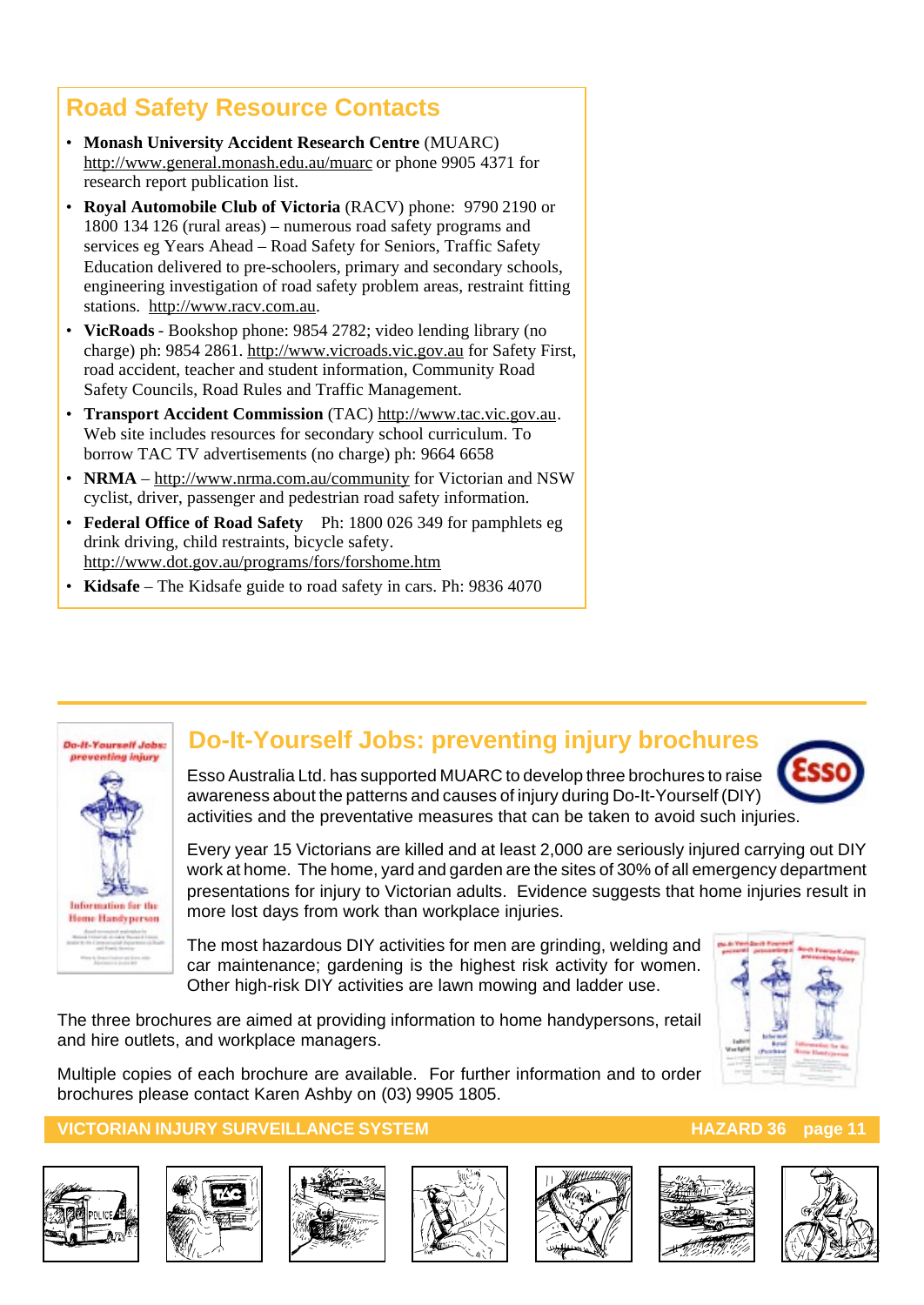#### **Fatality and Injury Rates by Age Group, 1984-96, Victoria (/100,000) Table 1**

|      |          | Fatality  | Rate      |       | Rate<br>Injury |           |       |       |
|------|----------|-----------|-----------|-------|----------------|-----------|-------|-------|
| Year | $5 - 14$ | $15 - 24$ | $25 - 64$ | $65+$ | $5 - 14$       | $15 - 24$ | 25-64 | $65+$ |
| 84   | 6.4      | 33.9      | 13.4      | 23.1  | 334.6          | 1324.9    | 538.5 | 313.4 |
| 85   | 6.3      | 35.2      | 13.3      | 23.9  | 317.2          | 1371.1    | 576.2 | 318.9 |
| 86   | 5.7      | 35.2      | 13.1      | 22.5  | 357.4          | 1490.0    | 626.8 | 347.5 |
| 87   | 5.7      | 32.5      | 14.6      | 25.6  | 371.6          | 1545.5    | 649.9 | 368.2 |
| 88   | 5.3      | 30.3      | 14.3      | 27.5  | 378.1          | 1624.2    | 731.9 | 391.6 |
| 89   | 6.1      | 31.8      | 17.2      | 24.7  | 369.8          | 1612.2    | 755.7 | 376.3 |
| 90   | 4.2      | 24.6      | 10.3      | 20.9  | 308.4          | 1311.9    | 588.2 | 322.2 |
| 91   | 4.3      | 23.1      | 9.8       | 16.1  | 232.2          | 1044.2    | 491.7 | 282.9 |
| 92   | 3.2      | 17.3      | 7.4       | 13.4  | 234.4          | 998.3     | 484.5 | 282.7 |
| 93   | 3.4      | 19.8      | 8.5       | 13.3  | 231.9          | 999.9     | 457.5 | 279.8 |
| 94   | 1.8      | 15.2      | 7.4       | 15.6  | 239.1          | 1008.1    | 478.2 | 284.4 |
| 95   | 2.9      | 17.1      | 8.8       | 12.7  | 250.2          | 1034.9    | 499.8 | 315.6 |
| 96   | 2.4      | 18.3      | 8.4       | 11.9  | 250.9          | 1075.5    | 535.5 | 332.1 |

*Source: State Traffic Accident Record database of police reported crashes.*

#### **Fatality and Injury Rates of Pedestrians, Bicyclists and Motorcyclists, Table 2 1984-96, Victoria (/100,000)**

|      |             | <b>Fatality Rate</b> |               |             | Injury Rate       |               |
|------|-------------|----------------------|---------------|-------------|-------------------|---------------|
| Year | Pedestrians | <b>Bicyclists</b>    | Motorcyclists | Pedestrians | <b>Bicyclists</b> | Motorcyclists |
| 84   | 3.4         | 0.7                  | 2.0           | 53.6        | 35.1              | 56.6          |
| 85   | 3.3         | 0.6                  | 1.7           | 54.3        | 33.7              | 52.9          |
| 86   | 3.3         | 0.4                  | 1.8           | 55.4        | 34.8              | 51.7          |
| 87   | 3.2         | 0.6                  | 1.6           | 55.7        | 43.8              | 55.7          |
| 88   | 3.6         | 0.4                  | 1.5           | 59.0        | 46.5              | 53.8          |
| 89   | 3.7         | 0.8                  | 1.5           | 55.2        | 45.4              | 51.4          |
| 90   | 2.1         | 0.5                  | 1.3           | 46.6        | 40.8              | 47.3          |
| 91   | 2.1         | 0.3                  | 1.3           | 43.3        | 30.0              | 41.8          |
| 92   | 2.0         | 0.3                  | 1.3           | 40.3        | 29.7              | 41.3          |
| 93   | 1.6         | 0.3                  | 1.0           | 38.6        | 29.2              | 39.7          |
| 94   | 1.4         | 0.2                  | 1.0           | 40.1        | 29.4              | 37.8          |
| 95   | 1.8         | 0.2                  | 1.0           | 40.8        | 26.9              | 35.5          |
| 96   | 1.7         | 0.3                  | 0.9           | 41.4        | 28.9              | 35.5          |

*Source: State Traffic Accident Record database of police reported crashes.*













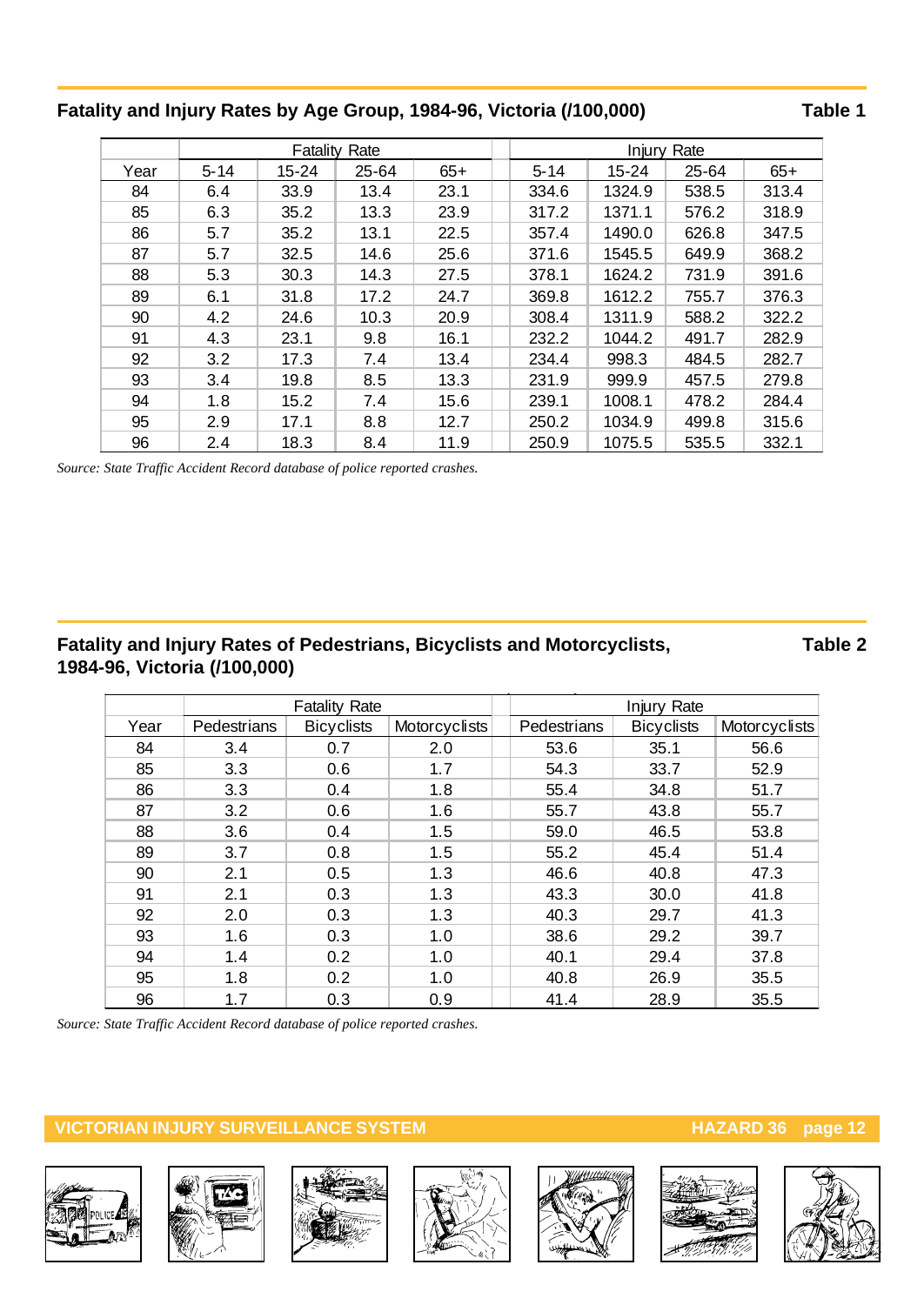#### Admissions of Motor Vehicle Caused Injuries to Public Hospitals **Table 3** Table 3 **by Age Group and Road User type, July 1, 1987-June 30, 1996, Victoria (/100,000)**

| Financial | Age Group |       |           |       |  |            | Road User Type |              |
|-----------|-----------|-------|-----------|-------|--|------------|----------------|--------------|
| Year      | $5 - 14$  | 15-24 | $25 - 64$ | $65+$ |  | Pedestrian | Pedalcyclist   | Motorcyclist |
| 87/88     | 129.6     | 501.8 | 227.2     | 225.2 |  | 20.2       | 6.3            | 22.4         |
| 88/89     | 116.8     | 482.2 | 220.8     | 236.2 |  | 19.1       | 5.6            | 21.0         |
| 89/90     | 111.9     | 412.7 | 187.9     | 180.4 |  | 15.9       | 5.3            | 18.6         |
| 90/91     | 82.6      | 332.3 | 156.1     | 168.3 |  | 13.6       | 3.5            | 16.7         |
| 91/92     | 61.3      | 285.9 | 134.5     | 147.8 |  | 11.7       | 2.7            | 15.8         |
| 92/93     | 65.7      | 301.9 | 131.3     | 167.6 |  | 11.7       | 2.5            | 15.1         |
| 93/94     | 70.9      | 269.6 | 128.2     | 158.4 |  | 11.8       | 3.0            | 12.6         |
| 94/95     | 57.3      | 255.9 | 136.8     | 163.5 |  | 10.7       | 2.4            | 13.3         |
| 95/96     | 63.7      | 256.7 | 129.9     | 155.5 |  | 11.8       | 2.1            | 12.6         |

*Source: Victorian Inpatient Minimum Dataset*

#### Length of Stay in Public Hospitals of Motor Vehicle Caused Injuries, Table 4 **July 1, 1987-June 30, 1996, Victoria (Days)**

**g y p , y , , , ( y)** All Hospitalisations **Mean by Age Groups Financial Year Mean Median 0-4 5-14 15-24 25-64 65+** 87/88 | 14.0 | 7 | 8.7 | 13.8 | 12.7 | 14.1 | 18.6 88/89 | 13.7 | 7 | | 6.7 | 12.4 | 12.8 | 13.5 | 18.1 89/90 | 13.8 | 7 | 13.1 | 13.0 | 12.3 | 13.6 | 18.6 90/91 12.6 7 12.8 11.2 12.0 12.0 17.5 91/92 | 11.6 | 6 | | 7.6 | 8.7 | 11.4 | 11.7 | 14.2 92/93 | 12.0 | 7 | 16.1 | 11.3 | 10.5 | 11.9 | 15.5 93/94 | 10.7 | 6 | 10.4 | 10.4 | 9.8 | 11.0 | 11.7 94/95 | 10.6 | 6 | | 7.8 | 9.4 | 9.5 | 9.9 | 14.9 95/96 | 8.9 | 6 | | 5.5 | 7.8 | 8.4 | 8.6 | 11.4

*Source: Victorian Inpatient Minimum Dataset*

#### Length of Stay in Public Hospitals by Road User type, Table 5 **July 1, 1987-June 30, 1996, Victoria (Days) y , , , ( y)**

| <b>Financial Year</b> | <b>Passenger Vehicles</b> | <b>Pedestrians</b> | <b>Motorcyclists</b> | <b>Pedalcyclists</b> |
|-----------------------|---------------------------|--------------------|----------------------|----------------------|
| 1987/88               | 13.2                      | 19.0               | 13.3                 | 12.2                 |
| 1988/89               | 12.9                      | 18.1               | 13.6                 | 11.5                 |
| 1989/90               | 13.1                      | 18.2               | 13.8                 | 12.2                 |
| 1990/91               | 12.3                      | 15.7               | 12.1                 | 9.9                  |
| 1991/92               | 11.6                      | 12.7               | 12.4                 | 9.0                  |
| 1992/93               | 11.1                      | 15.9               | 10.7                 | 10.6                 |
| 1993/94               | 10.3                      | 12.4               | 10.5                 | 9.0                  |
| 1994/95               | 10.3                      | 12.1               | 9.6                  | 8.4                  |
| 1995/96               | 8.3                       | 10.1               | 8.6                  | 10.3                 |

*Source: Victorian Inpatient Minimum Dataset*

#### **VICTORIAN INJURY SURVEILLANCE SYSTEM AND REALLY CONSUMING THE REAL PROPERTY OF STATE STATES AND REAL PROPERTY**













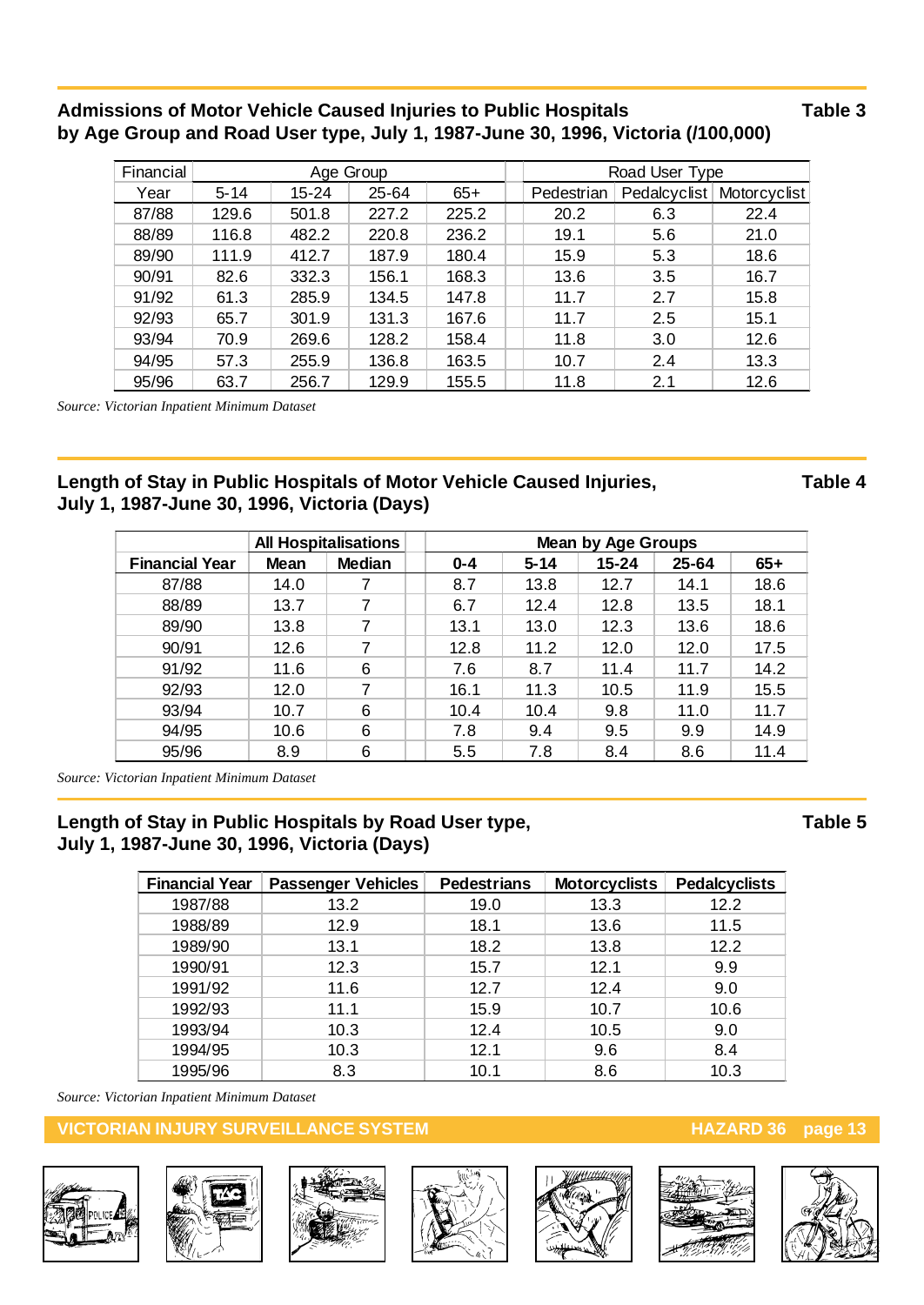## - INDEX -

| <b>Subject</b> | <b>Edition</b> | <b>Pages</b> |
|----------------|----------------|--------------|
|                |                |              |
|                |                |              |
|                |                |              |
|                |                |              |
|                |                |              |
|                |                |              |
|                |                |              |
| <b>Burns</b>   |                |              |
|                |                |              |
|                |                |              |
|                |                |              |
|                |                |              |
|                |                |              |
|                |                |              |
|                |                |              |
| Dogs           |                |              |
|                |                |              |
|                |                |              |
|                |                |              |
|                |                |              |
|                |                |              |
|                |                |              |
|                |                |              |
|                |                |              |
|                |                |              |
|                |                |              |
|                |                |              |
|                |                |              |
|                |                |              |
|                |                |              |
|                |                |              |
|                |                |              |
|                |                |              |
|                |                |              |
|                |                |              |
|                |                |              |
| Poisons        |                |              |
|                |                |              |
|                |                |              |
|                |                |              |
|                |                |              |
|                |                |              |
|                |                |              |
|                |                |              |
|                |                |              |
|                |                |              |
| <b>Sports</b>  |                |              |
|                |                |              |
|                |                |              |
|                |                |              |
|                |                |              |
|                |                |              |
|                |                |              |
|                |                |              |
|                |                |              |
|                |                |              |

\* Special edition

### **VICTORIAN INJURY SURVEILLANCE SYSTEM**















#### HAZARD 36 page 14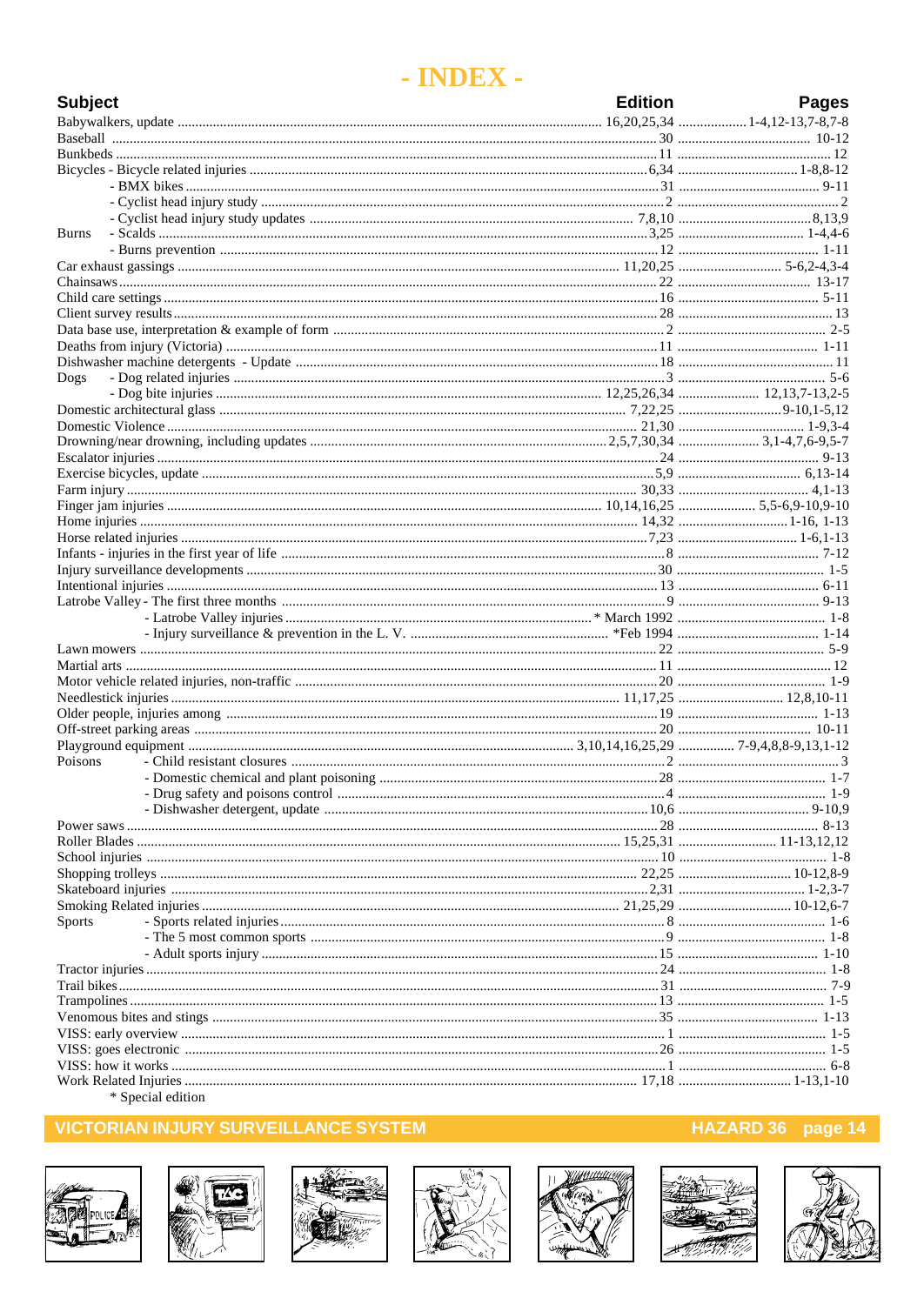# **Editorial Board**

**Professor Claes Tingvall**, Monash University Accident Research Centre **Professor Joan Ozanne-Smith**, Monash University Accident Research Centre **Assoc. Professor Terry Nolan**, Dept. of Paediatrics, Melbourne University **Mr. Jerry Moller**

# **VISS Staff**

**Co-ordinator:** Virginia Routley **Database Administrator:** Dr. Mark Sinclair Stokes **Research Assistant:** Karen Ashby **Administrative Assistant:** Christine Chesterman **Associate Director:** Assoc. Prof. Terry Nolan **(Child Injuries)**

**Director:** Professor Joan Ozanne-Smith

# **General Acknowledgements Participating Hospitals**

Alfred Hospital Angliss Hospital Austin and Repatration Medical Centre Ballarat Base Hospital The Bendigo Hospital Campus Box Hill Hospital Dandenong Hospital Echuca Base Hospital Frankston Hospital The Geelong Hospital Goulburn Valley Base Hospital Latrobe Regional Hospital Maroondah Hospital

Mildura Base Hospital Monash Medical Centre The Northern Hospital Royal Children's Hospital Royal Melbourne Hospital Royal Victorian Eye and Ear Hospital St Vincent's Hospital Wangaratta Base Hospital Warrnambool and District Base Hospital Western Hospital The Williamstown Hospital Wimmera Base Hospital

# **How to Access VISS Data:**

VISS collects and tabulates information on injury problems in order to lead to the development of prevention strategies and their implementation. VISS analyses are publicly available for teaching, research and prevention purposes. Requests for information should be directed to the VISS Co-ordinator or the Director by contacting them at the VISS office.

## **VISS is located at:**

Building 70 Accident Research Centre Monash University Wellington Road Clayton, Victoria, 3168

#### **Phone:**

| $(03)$ 9905 1808 |
|------------------|
| $(03)$ 9905 1805 |
| $(03)$ 9905 1810 |
| $(03)$ 9905 1809 |
|                  |

#### **Email:**

Karen.Ashby@general.monash.edu.au Virginia.Routley@general.monash.edu.au

## **Coronial Services**

Access to coronial data and links with the development of the Coronial Service's statistical database are valued by VISS.

## **National Injury Surveillance Unit**

The advice and technical back-up provided by NISU is of fundamental importance to VISS.



Recent issues of *Hazard*, along with other information and publications of the Monash University Accident Research Centre, can be found on our internet home page:

http://www.general.monash.edu.au/muarc